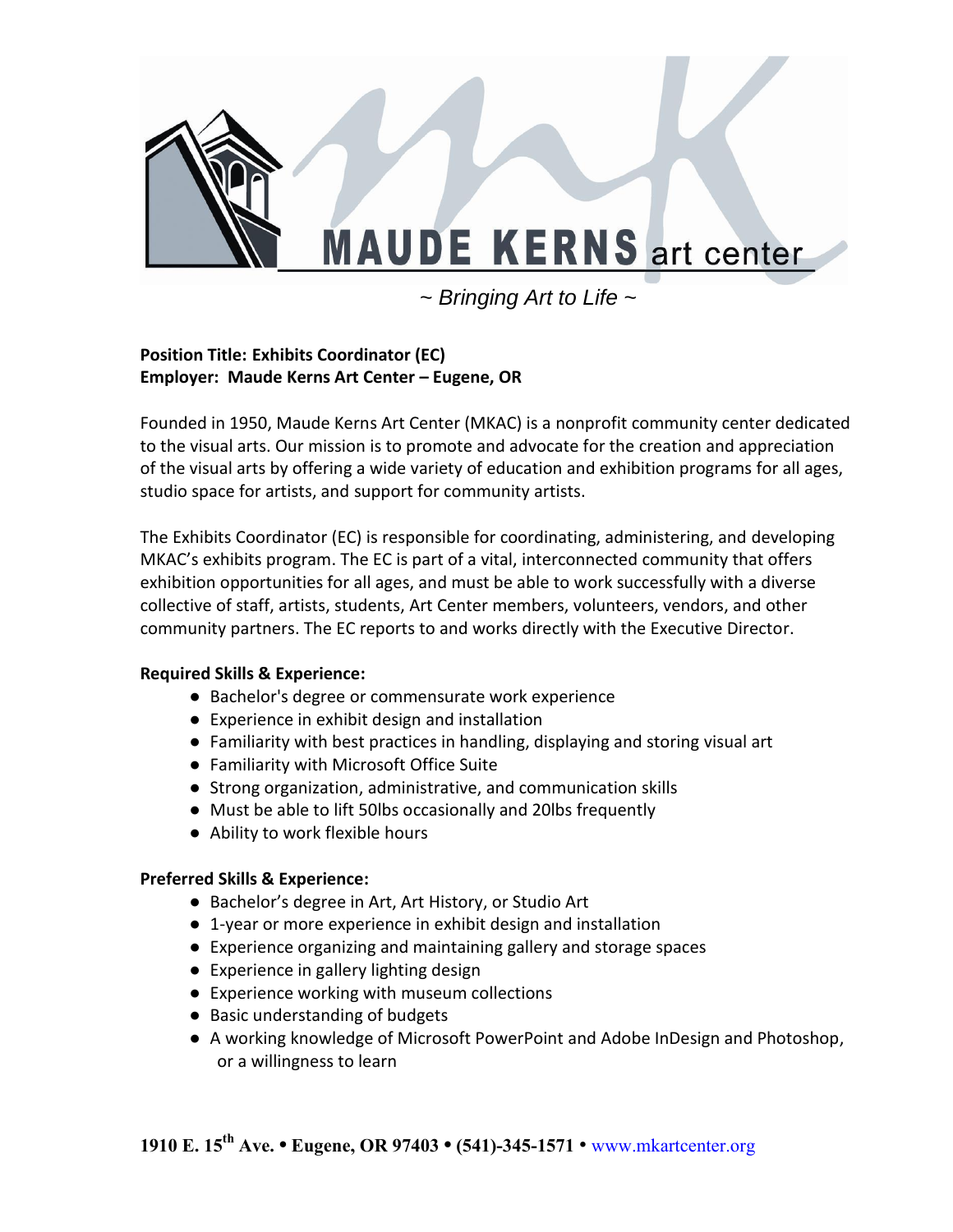

~ *Bringing Art to Life* ~

# **Duties & Responsibilities:**

### **Design and Installation of Exhibits**

- Prepare gallery spaces for shows, including wall prep and pedestal prep
- Coordinate artwork delivery and drop-off
- Unpack and pack artwork to be installed and supervise shipping of all artwork
- Inventory all artwork
- Design exhibit layout
- Install artwork in a variety of mediums for display
- Design exhibit lighting
- Create exhibit labels, wall copy, and vinyl lettering
- Supervise exhibit program volunteers

# **Exhibit Program Administration**

- Serve as principal contact for artists exhibiting at MKAC
- Curate and organize exhibits for the biennium from pool of juried artists
- Develop Calls to Artists
- Coordinate and facilitate all exhibit juries, including recruitment of jurors
- Develop and maintain contracts with artists, vendors, and partnering organizations
- Process artist and vendor payments
- Purchase materials, budget and track exhibit program expenses
- Work with the publicity coordinator to develop information for newsletter, press releases, and publicity pertaining to exhibits
- Create exhibit announcement cards, posters, and marque signs
- Ensure the daily organization and cleaning of gallery spaces and work room; upkeep of materials and supplies
- Coordinate, manage, and install Art Center's rotating Member's Gallery and Gift Shop
- Assist with Art Center events, including opening receptions, special events, artist lectures, and meetings
- Prepare for and work at the Art Center's primary fundraiser, the Art and the Vineyard Festival in Eugene
- Available to work occasional weekend and evening events with compensation